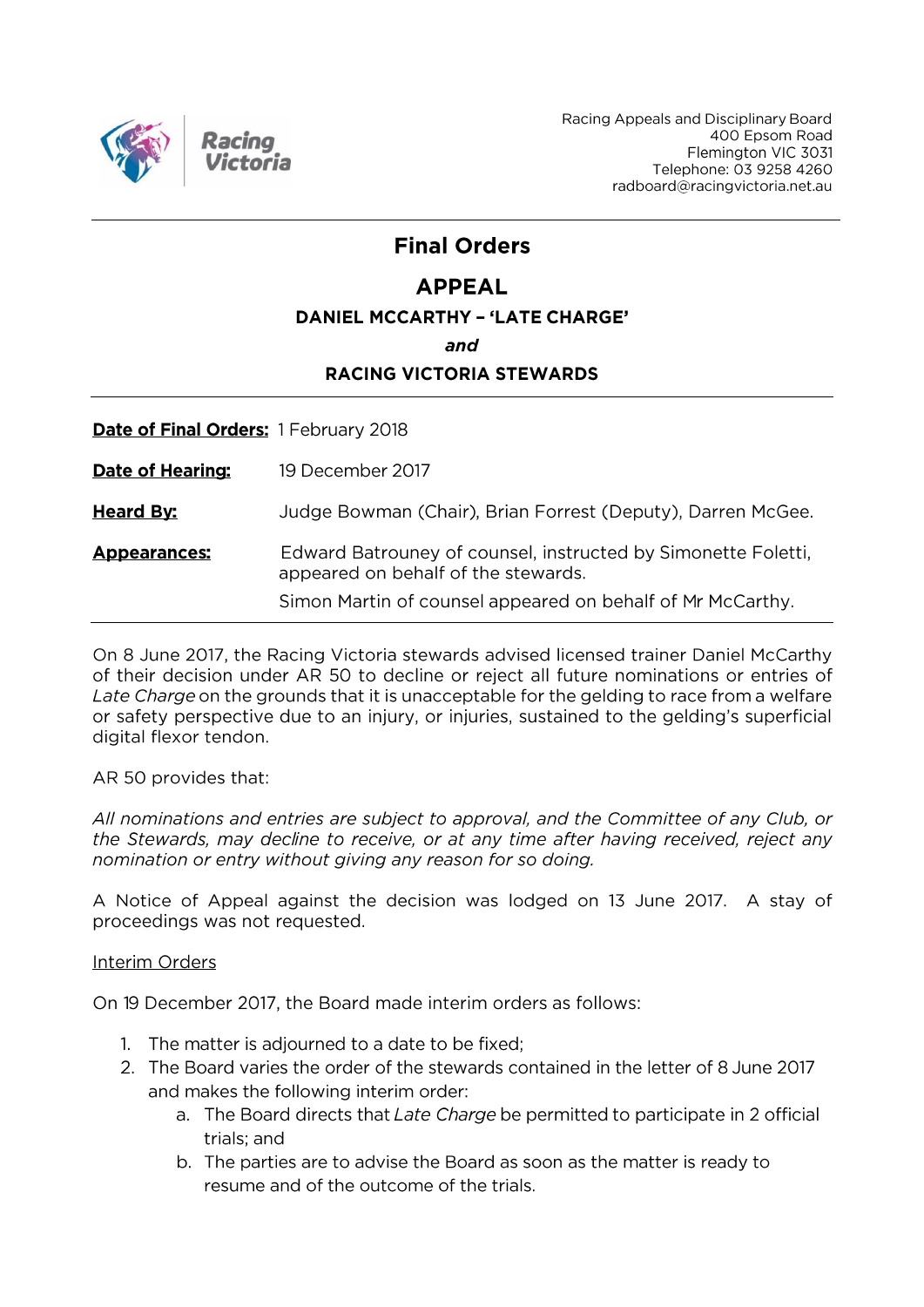## **Final Orders**

In accordance with the Board's interim orders made on 19 December 2017, Late Charge having participated in 2 official trials to the satisfaction of the stewards, the Board now makes the following final orders:

- 1. the appeal is allowed;
- 2. the decision of the stewards under AR 50 contained in the letter of 8 June 2017 is set aside; and
- 3. nominations or entries of Late Charge may be accepted henceforth.

## Registrar **Racing Appeals & Disciplinary Board**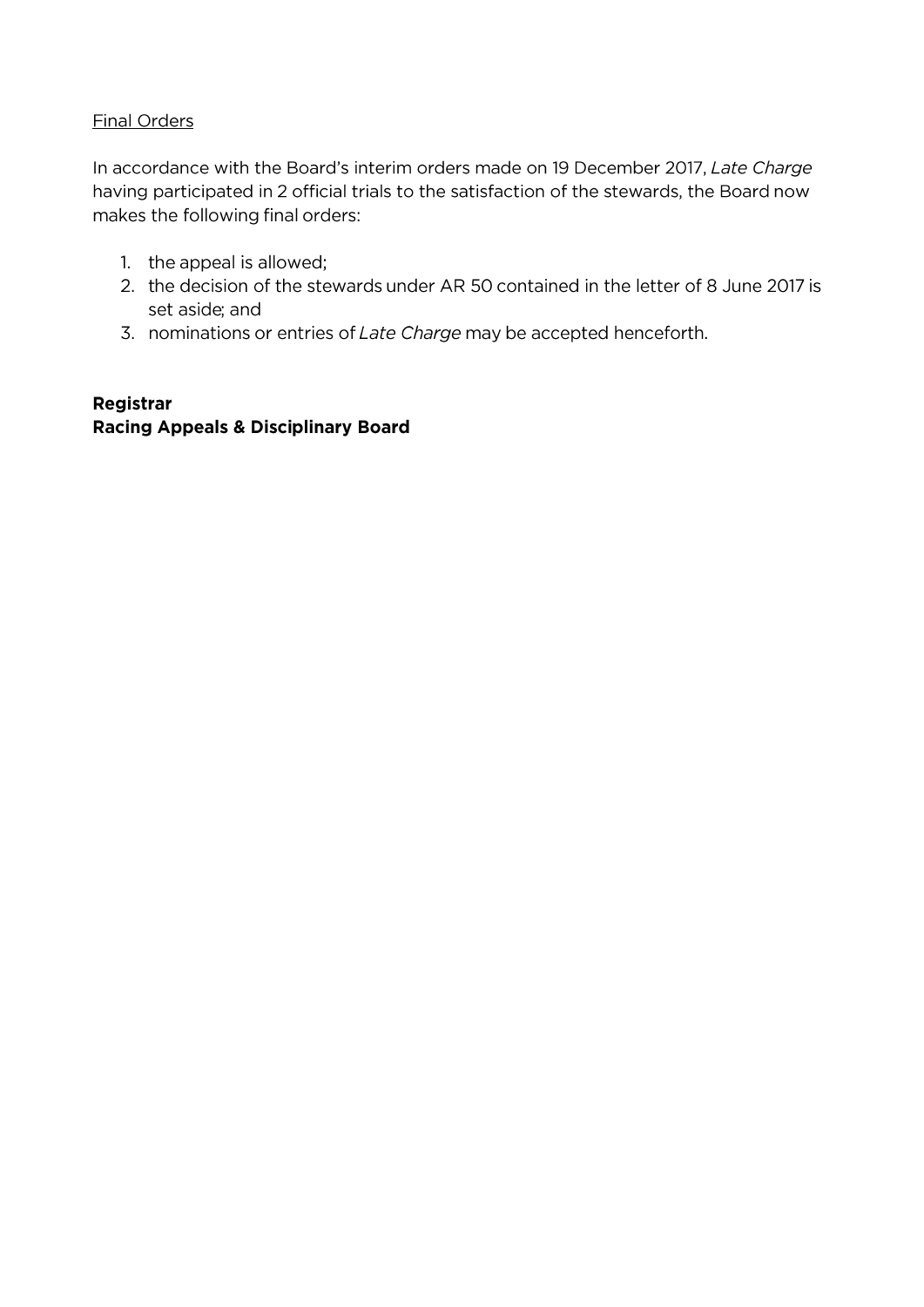#### **Victoria 15 February 2018**

### **RACING APPEALS AND DISCIPLINARY BOARD (Appellate Jurisdiction)**

*Daniel McCarthy v Racing Victoria Stewards*

#### **Reasons for Decision**

| Judge Bowman | Chair  |
|--------------|--------|
| Mr B Forrest | Deputy |
| Mr D McGee   | Member |

#### Appearances:

For the Stewards: Mr Edward Batrouney of counsel, instructed by Simonette Foletti. For the Appellant: Mr Simon Martin of counsel.

This is an appeal by trainer Daniel McCarthy, from a decision of the Racing Victoria stewards made under AR 50 to decline all future nominations or entries of the horse Late Charge.

AR 50 reads:

5 *'All nominations and entries are subject to approval, and the Committee of any Club, or the Stewards, may decline to receive, or at any time after having received, reject any nomination or entry without giving any reason for so doing. If any nomination or entry be rejected under this Rule, the fees paid in respect thereof shall be refunded.'*

Chairman of Stewards, Mr Bailey, informed Mr McCarthy by letter (8 June 2017) that, acting 10 on the advice of Dr Grace Forbes, General Manager Veterinary Services, Racing Victoria, it is an unacceptable risk from a welfare and safety perspective for Late Charge to continue to race having regard to his injury history and the risk of re-injury.

Late Charge is now a 7 year old gelding. He was a colt during his racing career. From his first start (8 July 2013) to his last (15 August 2015), he had thirteen starts for four wins and one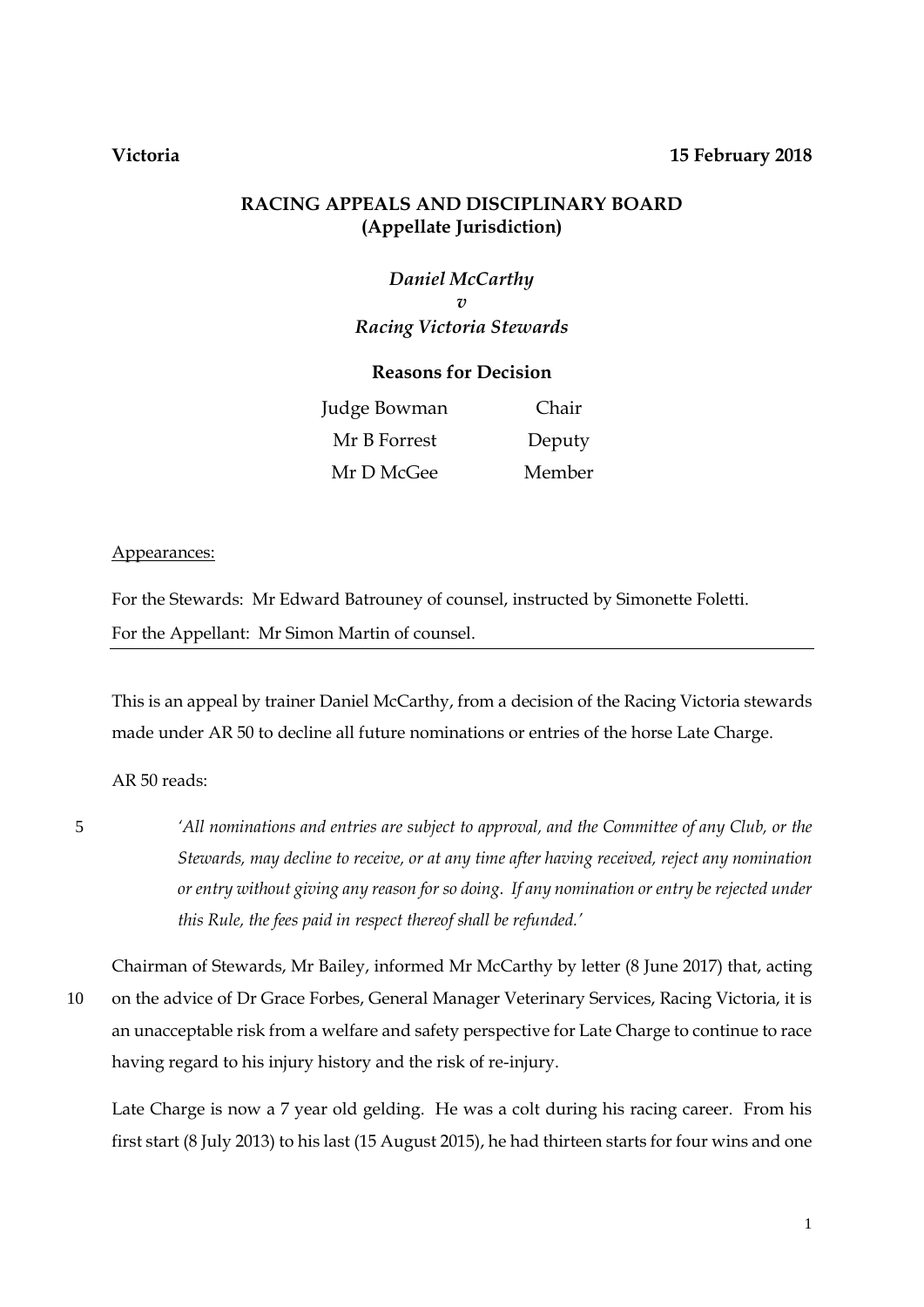15 third placing, winning \$253,400 in prizemoney. He contested multiple Group One and Listed races.

His racing career was curtailed by injury to the superficial digital flexor tendon (SDFT) in April 2014, October 2014, August 2015 and February 2016 as recorded by his treating veterinarian Dr Glenn Robertson-Smith during its racing career. He recommended the horse

20 be retired following the injury to the right fore SDFT in February 2016, stating the horse will always be at risk of a serious tendon injury.

Dr Forbes in her reports referred to a variety of published studies relating to tendon injuries and in oral evidence to the Board reiterated her opinion that from a welfare and safety perspective Late Charge was an unacceptable risk to return to racing under any conditions.

25 A number of equine veterinary surgeons examined Late Charge at Mr McCarthy's request during 2017. On 6 June, Dr James Vasey reported slight thickening of the SDFT on the right fore leg. Ultrasound scans of both SDFTs revealed only minor fibre alignment disruption. The horse can resume racing, he said.

On 16 June, Dr Peter Angus performed an ultrasound examination of both forelegs. The 30 overall ultrasound examination was typical of a horse that had suffered previous tendonitis and in line with many other horses he has treated with similar injuries. He believed the horse suitable to continue its racing preparation and to resume racing provided there is no recurrence of active tendonitis.

Also on 16 June, Drs John Walker and Matthew Morahan examined Late Charge. They wrote:

35 *'SDFT injury is not a catastrophic injury in the racehorse and is more associated with poor performance rather than breakdown. In our opinion, with intensive and routine veterinary inspection, the welfare of the now gelding is on par with most racehorses in the industry and should be allowed to race.'*

On 20 June, Dr David McKellar performed clinical and ultrasonic examination of the SDFT of 40 both fore legs. The left fore was clinically and ultrasonically sound. Clinically the right fore SDFT was slightly increased in diameter in the distal third of the tendon with no pain or heat on palpitation. Ultrasonically the right fore displayed good echogenicity and fibre alignment. The horse was not lame at a walk or trot, flexion tests and palpitation of the tendons revealed no abnormalities. In his opinion, the horse is suitable to continue its racing preparation and

45 to resume racing.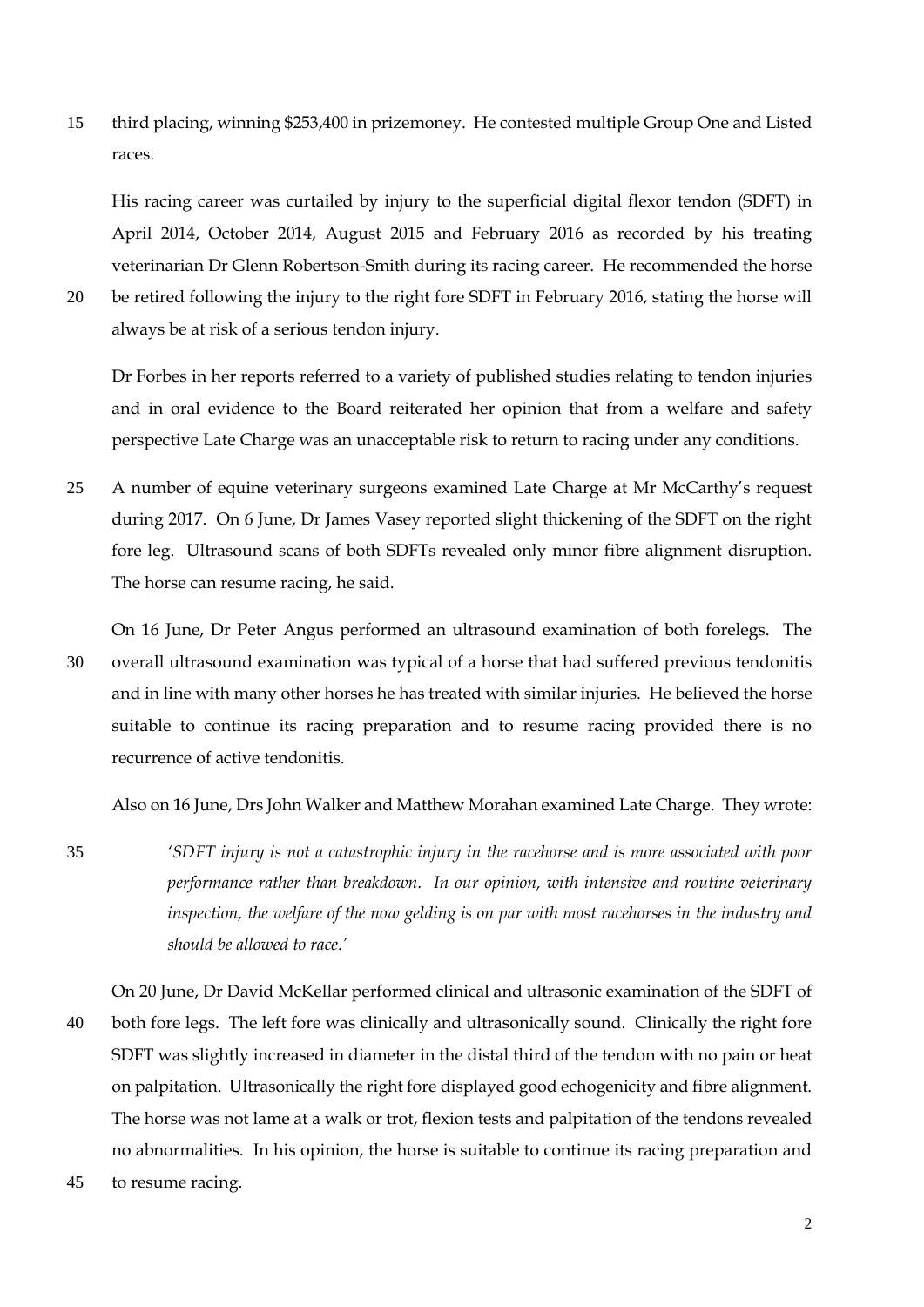On 1 August, Dr McKellar re-examined Late Charge. He noted the horse to be in good/fit body condition and in full training. Clinical findings were similar to his previous examination. He considered the horse fit to trial over 1000 metres.

Dr James Dawson in a certificate (undated) given following a physical examination of Late 50 Charge stated the horse was in a suitable condition to be reinstated as a racehorse.

Dr Tom Russell examined Late Charge on 20 August when in full fast work. He found that both tendons felt surprisingly normal and he estimated the chance of re-injury to be less than the 80% given in a previous report which he wrote on 7 December 2016 (thought to have been made for the previous owners prior to Mr McCarthy purchasing the horse). Dr Russell added 55 that there are horses currently racing successfully with worse looking tendons.

On 18 December, Dr David Shepherd examined Late Charge. He reported the horse to be in excellent condition. The SDFTs of both fore legs appeared straight in nature, not a bowed appearance as typically seen in horses with previous injury. Both SDFTs felt slightly enlarged but were not painful. He believed the horse fit to race.

- 60 Dr Geoffrey Hazard, a specialist in equine surgery with extensive practical and teaching experience and now a consultant, reviewed the veterinary opinions and treatment history at the request of Mr McCarthy. He examined Late Charge on 14 November 2017. In his report and oral evidence to the Board, Dr Hazard regarded the horse as suitable to participate in trials and then, providing all is well, to resume racing.
- 65 In commenting on the injury chronology from April 2014 to October 2014 and the recorded treatment, Dr Hazard said six months was an exceptionally short time for a sprained tendon to heal. It was noted that within that period Late Charge had three race starts, 30 August, 13 and 28 September. Dr Hazard said that in his experience, tendon injuries are not associated with catastrophic happenings and discomfort is usually easily managed. While 70 acknowledging that Late Charge, given his injury history, is at greater risk of injury than a previously uninjured horse, contrary to Dr Forbes he considered the possibility of further injury an acceptable risk.

Since his last race start, Late Charge spent a season at stud. This was a failure as he was found to be infertile. Before purchasing the horse in December 2016, Mr McCarthy was aware that 75 it had tendon problems but this did not dissuade him as he has enjoyed success with horses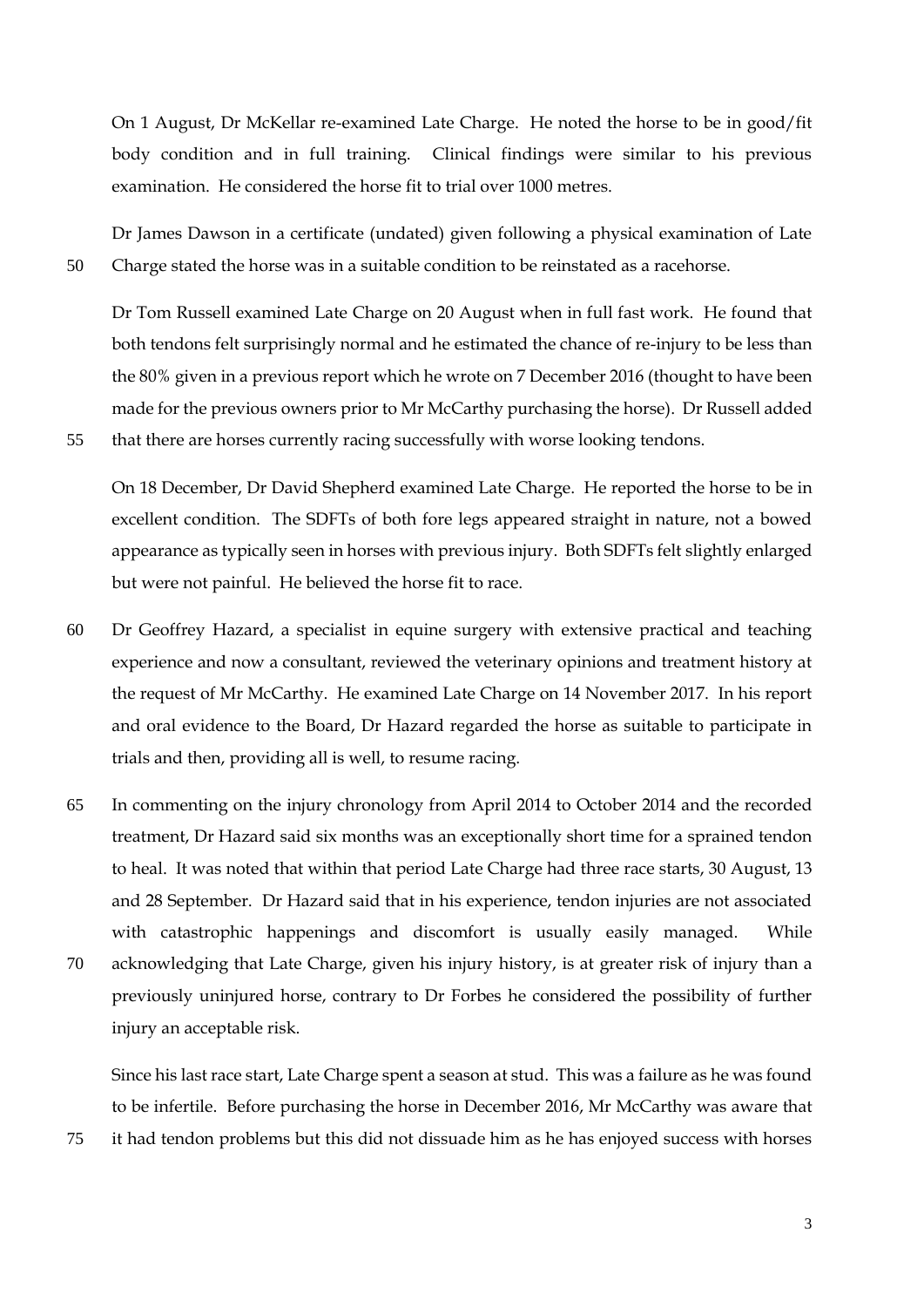that came into his stables with tendon issues. Once purchased, the horse was gelded and a lengthy intensive rehabilitation regime of predominantly slow work was undertaken.

Mr McCarthy is an experienced horseman, having grown up around horses on the family stud farm. He has held a trainer's licence for 25 years, currently training 10 horses from his 80 Waldara property. He was an impressive witness. In the second half of 2017 Late Charge had six jump outs. At the hearing a video was shown of a jump out in August at Geelong. It appeared to be an encouraging performance. No suggestion was made to the Board that it was otherwise. A steward had been present at this and other jump outs. According to Mr McCarthy the horse performed well in all jump outs. His trackwork has increased but he has

85 not had any tendon issues.

In considering this matter, the Board recognises the importance of animal welfare and safety and the role of the stewards in ensuring, as far as reasonably possible, the welfare of horses and riders.

In the exercise of the discretion to ban the horse, welfare and safety are the primary factors. 90 The interests of the trainer and his owners are secondary factors.

Dr Forbes has provided a comprehensive report, including published studies, in her assessment that the horse is an unacceptable risk under any conditions.

Mr Batrouney submitted that the Board should prefer the opinion of Dr Forbes to that of Dr Hazard and ignore the other veterinary reports as being of little, if any, probative value.

- 95 The Board does not agree with this submission. The reports of all the equine veterinarians addressed the same tendon injuries. Their reports are taken into account, not in the sense of adding some numerical advantage to the appellant's case, but in providing a current insight into the progress of the horse since being in Mr McCarthy's care. Recent reports revealed a horse in good racing condition. Dr Robertson-Smith, the treating veterinarian during the
- 100 racing career of Late Charge, in his email acknowledged the relevance of up to date reports more so than old veterinary history. Dr Russell's report to Mr McCarthy is an example of a change in his prognosis since his previous assessment eight months earlier.

A recurring comment in the reports was that of many reported cases of horses with previous SDFT injury making successful returns to racing. Mr McCarthy gave examples of his personal 105 experience with that phenomenon.

4